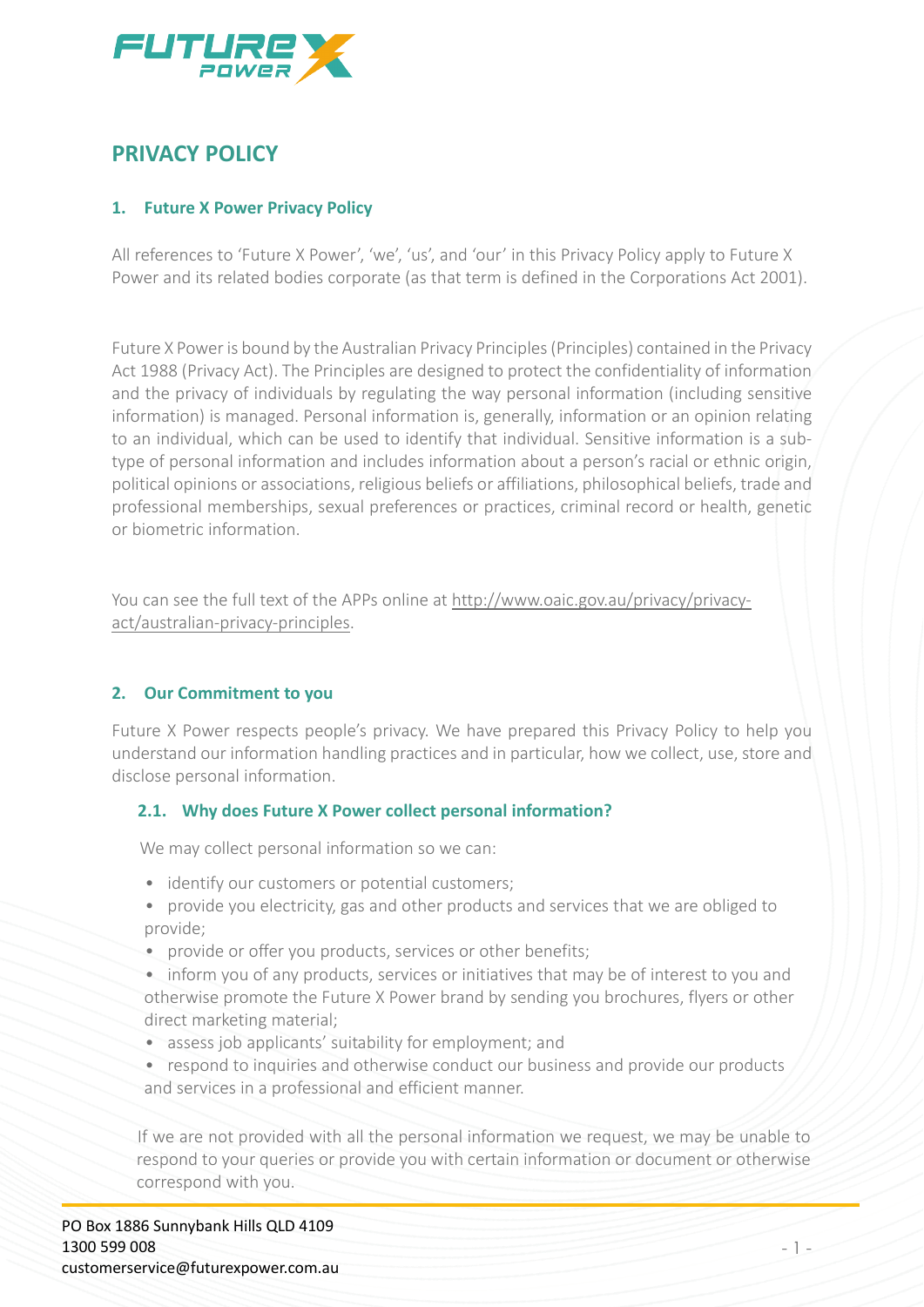

# **2.2. What type of information does Future X Power collect?**

- Identification details (driver's license, age, name, address, date of birth, contact details, social media handles).
- Credit card or bank accounts details (where applicable).
- Health-related or financial information which is relevant to determining eligibility to receive certain government concessions.

This information is collected in through a number of ways, such as business activities and events, as well as when we are contacted by you, or when we contact you by mail, telephone, email and online, including when you complete any of our online questionnaires, calculators or tools. The collection of information about you is done in line with the Principles.

We also collect work or employment-related information (e.g. resumes, CVs) from job applicants, either directly (e.g. in response to a job advertisement, unsolicited correspondence through LinkedIn or Seek) or indirectly (e.g. from recruitment agencies).

Unless it is unreasonable or impractical, we typically collect personal information directly from the individual concerned.

# **2.3. Who do we share this information with?**

We may share your personal information with:

- any network operator that we work with to supply energy to you, if they request it;
- our related companies;
- any of our service providers including organisations that assist us with billing, meter reading, connections and repairs, technology and security services;
- our professional advisers including lawyers, marketing and business advisers and auditors; and
- A credit reporting body to exchange your credit-related information with them and conduct a credit check about you.

# **2.4. Transferring information overseas**

We typically do not transfer personal information to any entity outside Australia. In the event that we do disclose information to an overseas' recipient, we will take reasonable steps to ensure that the overseas recipient does not breach the Principles in relation to the disclosed personal information unless:

- we reasonably believe that the recipient of the information is subject to legal obligations that uphold principles for the protection and fair handling of personal information that are substantially the same as the Principles;
- we are given consent by the individual concerned to do so, expressly or by implication after they are expressly informed that the Act will not apply in relation to the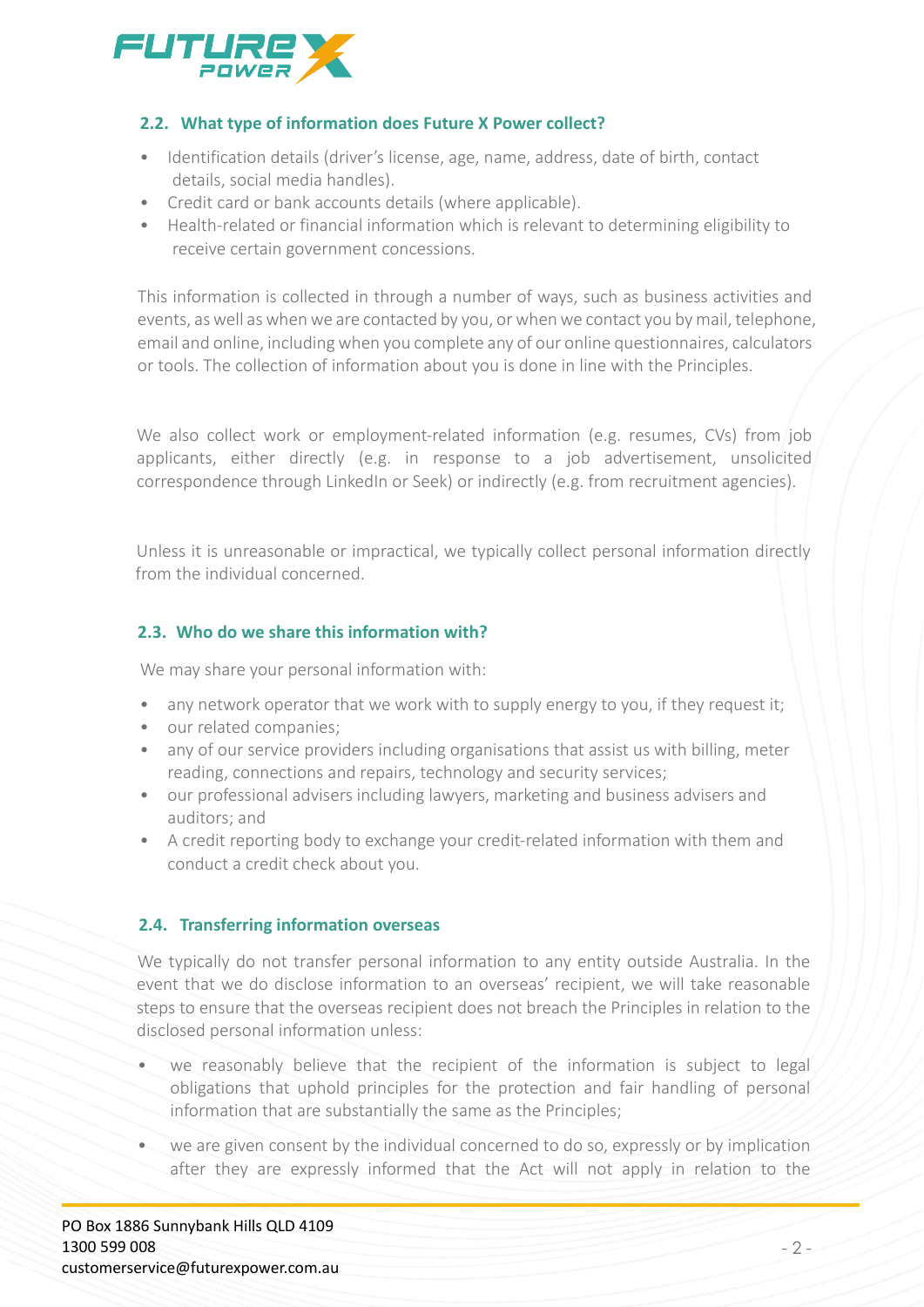

management of personal information by the overseas recipient and the individual may not be able to seek redress under the Act for any subsequent breaches of the Principles; or

• we are legally authorised or required to do so.

# **2.5. Direct marketing**

We may use your personal information to market products and services to you. In this way you will be kept up to date about any special offers, features and changes with regards to our retail service. If you do not wish to be contacted regarding any further services or product offerings you can contact our Privacy Officer and request to be removed from the circulation list. Contact details for our Privacy Officer appear at the end of this policy.

## **2.6. Sensitive information**

We may need to collect sensitive information about you or others, including healthrelated information, which is used to determine your eligibility to receive certain government concessions. Where we are required to and it is practicable to do so, we will seek your consent before collecting your sensitive information and inform you of the purpose of the collection at that time. Your consent to collection of your sensitive information may be implied in limited circumstances.

### **3. Future X Power Website**

Future X Power s' website uses 'cookies' in order to improve your online experience. A cookie is a text file that is placed on your hard disk by a webpage server. Cookies cannot be used to run programs or deliver viruses to your computer. Cookies are uniquely assigned to you, and can only be read by a web server in the domain that issued the cookie to you.

### **3.1. Future X Power website uses cookies in two different ways:**

- When you are browsing any part of our site we will use a cookie that is stored on a computer's hard drive to track where visitors go on the site. The cookie does not allow us to identify any individual.
- When you register and sign in to the secure, personalised area of the website we'll send you a secure cookie that will only last for the duration of your session. This secure cookie will be stored in your computer's memory rather than on your hard drive, and it maintains the security of your session.

### **4. Access to personal information**

We will generally allow an individual access to any personal information that we hold about them on request subject to any restrictions on access. We will try to give the individual concerned access in a form and manner that suits their needs. To request such access please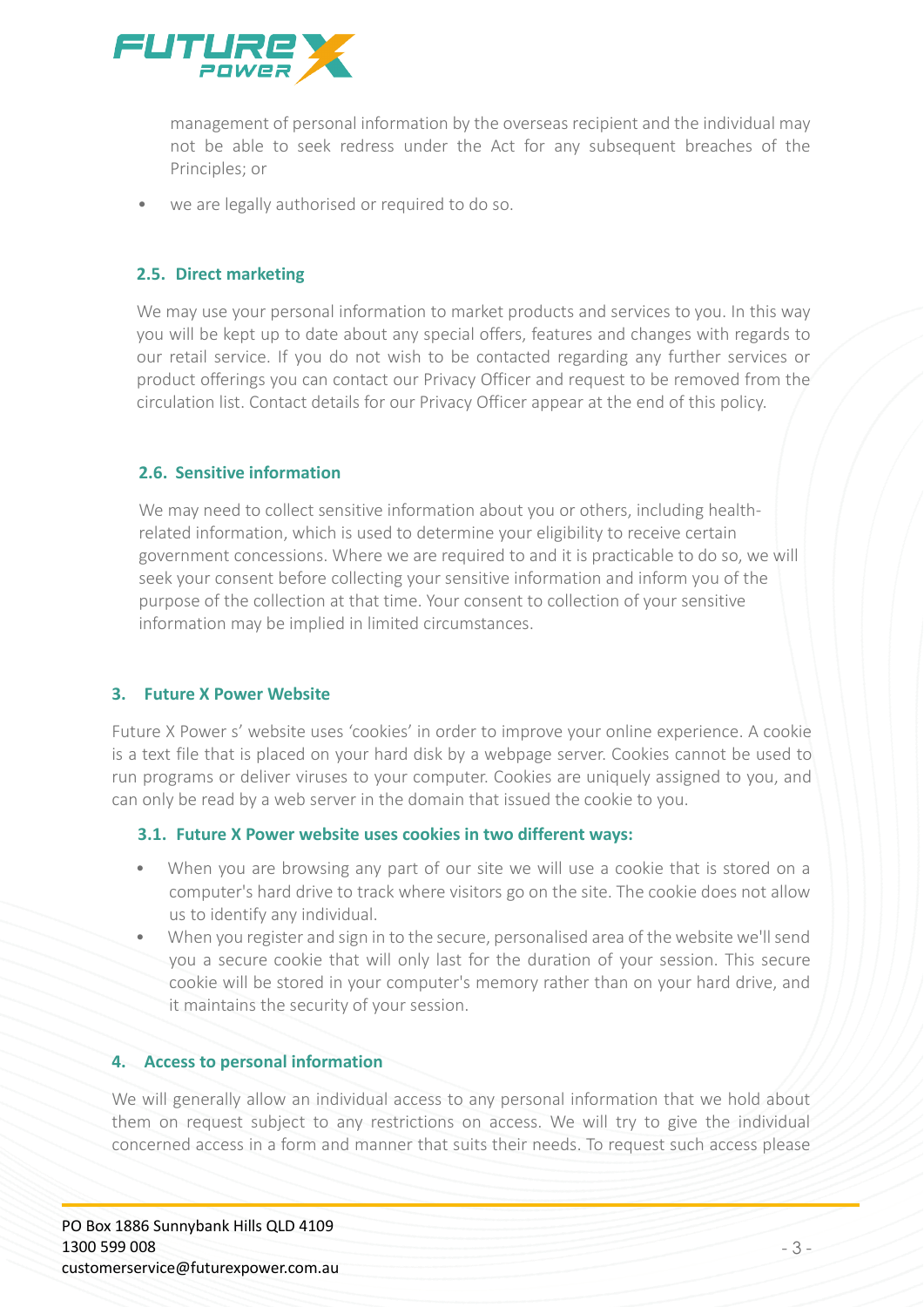

contact our Privacy Officer. Contact details for our Privacy Officer appear at the end of this Privacy Policy.

### **4.1. Updating your information**

We ask that you tell us of any changes to the personal information we hold about you. You may notify our Privacy Officer (whose contact details appear at the end of this policy) at any time to request that your personal information is amended or updated. We will then take reasonable steps to correct the information in the manner requested.

If we consider that the personal information we retain does not require amendment, we will annotate the request on our files.

#### **5. Storage and destruction**

The personal information that we collect will usually be recorded in hard copy files designated for the purpose for which the personal information was collected and updated on our computer databases and/or data storage service provider.

We will destroy or de-identify any personal information that we hold which is no longer needed for any valid purpose authorised by the Principles, unless we are required by law to retain such personal information.

#### **6. Complaint resolution**

We are committed to constantly improving our procedures so that personal information is treated appropriately. If you feel that we have failed to deal with your personal information in accordance with the Principles or this Privacy Policy, please inform us so that we have an opportunity to resolve the issue to your satisfaction. We may request that you make a complaint to us in writing. The person to contact is our Privacy Officer, whose contact details appear at the end of this Privacy Policy. Our Privacy Officer will manage the complaint process for us by listening to your concerns and grievances regarding our handling of personal information and discuss with you the ways in which we can remedy the situation and put in place an action plan to resolve your complaint and improve our information handling procedures (if appropriate). If this process does not result in an outcome that is satisfactory to you, you may contact the Office of the Australian Information Commissioner's Office. We will work together with the Information Commissioner's Office to resolve the issues between us.

The contact details for the Office of the Australian Information Commissioner's Office are as follows:

Street address: Level 3, 175 Pitt Street, Sydney NSW 2000